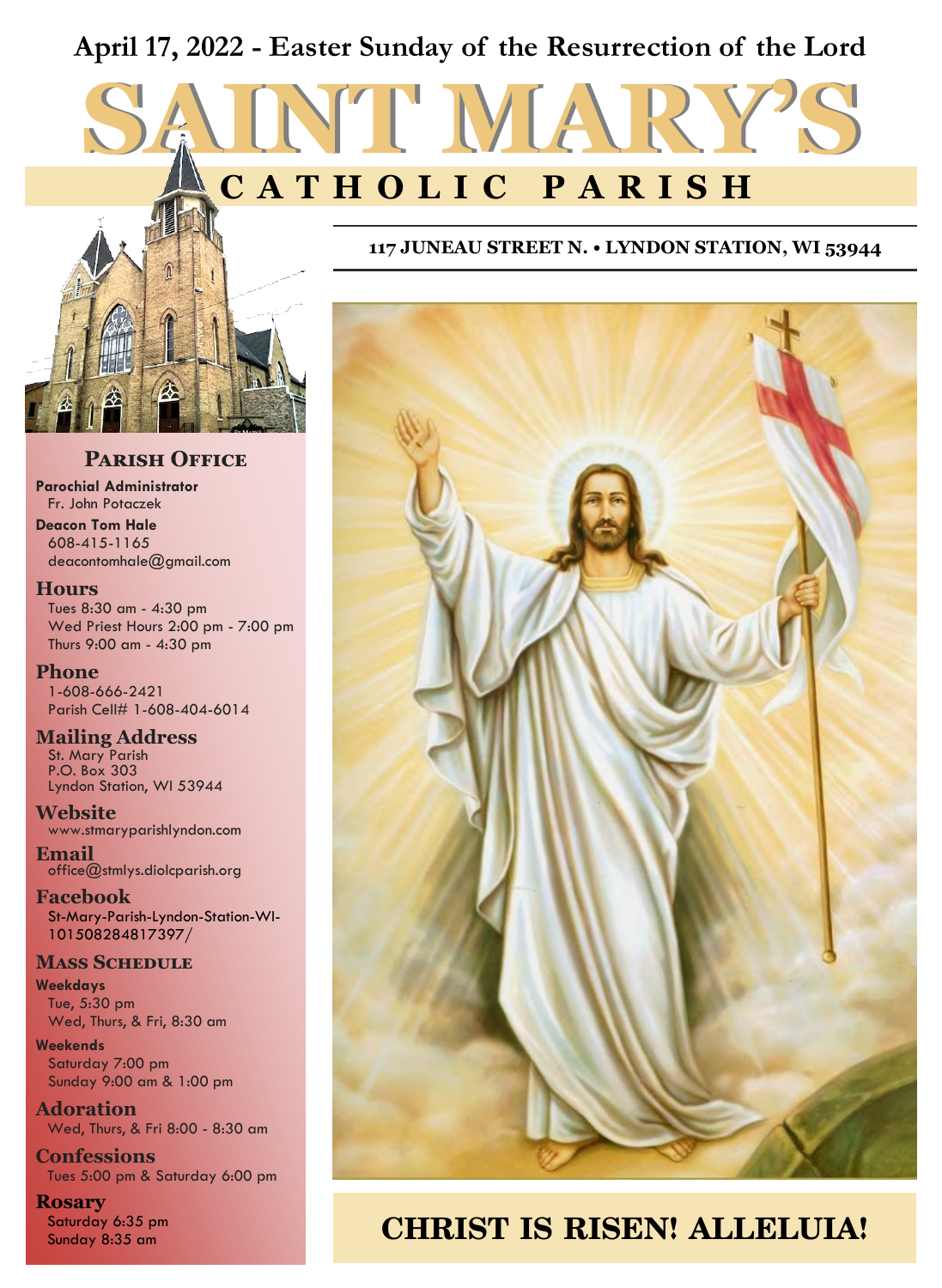# **Mass Intentions**

| lass intentions              |                               |  |  |
|------------------------------|-------------------------------|--|--|
| Tuesday,                     | <b>April 19</b>               |  |  |
| $5:30$ pm                    | † Lucille Ryczek              |  |  |
|                              | <b>By: Mary Ryczek</b>        |  |  |
|                              | Wednesday, April 20           |  |  |
| 8:30 am                      | Jim & Adela Hagen             |  |  |
|                              | <b>By: Natty Kranz</b>        |  |  |
| $7:15$ pm                    | <b>Walter Postana</b>         |  |  |
|                              | <b>By: Family</b>             |  |  |
| Thursday, April 21           |                               |  |  |
| 8:30 am                      | <b>† Casey Jakacki</b>        |  |  |
|                              | <b>By: Roseleen Jakacki</b>   |  |  |
| Friday,                      | <b>April 22</b>               |  |  |
| 8:30 am                      | † Adeline "Dolly" Mitchell    |  |  |
|                              | By: Jim & Judy Hall           |  |  |
| <b>April 23</b><br>Saturday, |                               |  |  |
| 7:00 pm                      | † Rosella Crowley             |  |  |
|                              | <b>By: Elizabeth Mitchell</b> |  |  |
| Sunday,                      | <b>April 24</b>               |  |  |
| $9:00$ am                    | + William Zenk                |  |  |
|                              | <b>By: Zenk Family</b>        |  |  |
| $1:00$ pm                    | <b>Parishioner Mass</b>       |  |  |
|                              |                               |  |  |



# Upcoming Events

**Buildings & Grounds Mtg** April 19th @ 6:30 pm

**Ladies Sodality Meeting** April 21st @ 1:00 pm

**Sacred Worship Meeting** April 25th @ 6:30 pm

**Finance Council Meeting** May 10th @ 6:30 pm

**Pastoral Council Meeting** May 10th @ 7:00 pm

**Ladies Sodality Blood Drive** May 14th 8:00 am - Noon @ Lyndon Station Fire House

John: I won! Peter: Who's even gonna know? John: \*whispers\* Everyone will know...

> So Peter and the other disciple started for the tomb. Both were running, but the other disciple outran Peter and reached the tomb first. John 20:3-4

# Happy Easter!!

"The Lord is truly risen, alleluia! To Him be glory and power for all the ages of eternity, alleluia, alleluia!" *Easter Sunday entrance antiphon* 

Sin and death are truly defeated. Now it is only the battles in our lives, hearts and minds that they try to hold on. But they can't hold us. The Resurrection shows us that the journey continues. The grave is not our last stop. The lights do not simply go out and there is nothing. Those lies of the world are proven false. We are to rejoice, to cry Alleluia!!

This whole week after Easter is an octave and solemnity. We need these eight days to allow that reality of the resurrection to sink into our hearts. We work on the surface level most of the time. On the level of what I can measure with tools of this world. Yet how do you measure or weigh the Resurrection? How much volume does hope fill? Let alone measure the love the Father has for us by raising Jesus from the dead and promising us the same on the last day?

His mercy is everlasting and beyond measure. That is the message of Divine Mercy Sunday. Our Lord spoke to St. Faustina about those who do not turn to Him, don't believe that they can be forgiven or given a second chance. The image He had her promote shows His heart pouring out mercy through His blood and water that came from His pierced sacred heart.

At St. Patrick's parish on Divine Mercy Sunday, adoration will follow the 10 am Mass until Noon. During that time confessions will be heard and Jesus' promised special graces granted to those who receive it worthily. The Chaplet will begin at 11:45. Benediction will close out that time of prayer, confession and adoration.

A little holy humor to add to the joy of the Resurrection.

–A sandwich walks into a bar. The barman says, "Sorry, we don't serve food here."

–What did one worm say to the other? I'm moving to the Big Apple.

–Why does a burger have less energy than a steak? Because a burger is in its ground state.

–What happened when a ship carrying purple paint and the ship carrying red paint crashed into an island? The sailors were marooned.

–Why do chicken coops only have two doors? Because if they had four doors, they would be chicken sedans.

–Why did the cowgirl take hay to bed? To feed her night-mares.

–What's a polar bear's favorite food? Ice-bergers.

*Fr. John Potaczek*

# **St. Mary's Prayer List**

Vinnie Bellock, Braun Family, Joan Burch, Rick Bornemeier, Mary Jean Cauley, Karen DeLange, Jamie Donnelly, Fr. Clayton Elmhorst, Mikey, Lori, Morgan &

Alan Gruszka, Jim & Adela Hagen, Chuck Huber, Roseanne Kenneth, Gloria Kramer, Helena Kwit & Family, Mary Claire Marshall, Bud Miller, Lizzie Mitchell, Tony Oldigs, Karen Patton, Charlotte Rybicki, Francis Senzig, Preston Shields, Jeri Smith, Jane Torgerson, Bob Walsh, Marion Walsh, those who are sick, unemployed, in need, & all families who are suffering in any way; from illness, cancer, uncertainty, & anxieties; Families & Friends please... PRAY THE ROSARY!!!

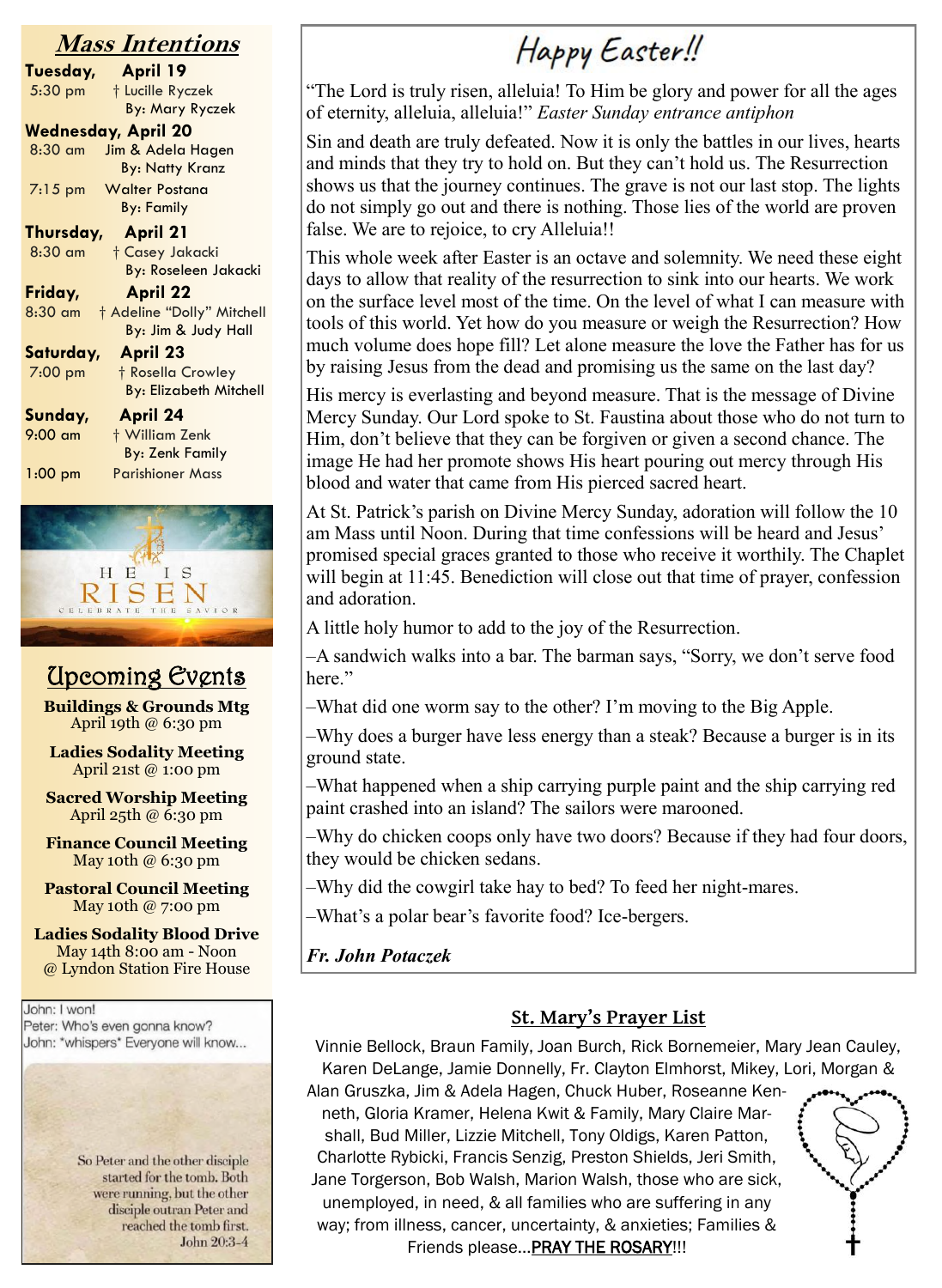

# Rosalee Verette passed away Tuesday, April 5

Rosalee was very active in church and liked spending time with the Rosary group, Prayer group, and Ladies Sodality. Her funeral was this past Wednesday, April 13th.

Eternal rest grant unto her, O Lord, and let perpetual light shine upon her. May her soul and the souls of all the faithful departed, through the mercy of God, rest in peace.



~SAVE THE DATE! Ladies Sodality Spring Blood Drive~ May 14th 8:00 am - Noon Lyndon Station Fire House - More details to follow!



# **Tomah Deanery Council of Catholic Women Spring Gathering**

April 27th @ St. Kevin in Melrose - 813 North Washington Street 9:30 am registration, 10 am meeting with luncheon to follow Fr. Dan Thelen, Secretary on the Board of Directors for Chalice of Mercy will be the guest speaker.

A registration donation of \$5 will be collected and given to Chalice of Mercy. Please RSVP by this Thursday, April 21st to Linda Lochner 847-867-4941

Spring Pastoral Council Elections<br>
The weekends of April 24th & May 1st<br>
nominations will take place for 3 seats<br>
our 1st Parish Festival<br>
then take place on May 8th if needed.<br>
You can nominate yourself or any particular The weekends of April 24th & May 1st nominations will take place for 3 seats on the pastoral council. Elections will then take place on May 8th if needed. You can nominate yourself or any parishioner of St. Mary's who is a confirmed catholic.

# SAVE THE DATE!!!

Our 1st Parish Festival Sunday, September 4th Location- St. Mary's church grounds

**Divine Mercy Sunday is April 24th!** Celebrations in the Area:

St. Patrick's, Mauston Adoration and Confessions follow the 10AM Mass Chaplet of Divine Mercy at 11:45 AM, Benediction at 12 noon St. Cecilia's, Wisconsin Dells

3:00 Exposition of the Blessed Sacrament & Chaplet of Divine Mercy 3:15 Meditations on Divine Mercy & Confessions 3:50 Solemn Benediction with the Blessed Sacrament

St. Mary's Ridge, Cashton 1:30 pm Meditations on Divine Mercy, Chaplet @ 3:00 pm St. Joseph's, Kendall Starts at 3:00 pm



## Divine Mercy Sunday Special Collection for the La Crosse Diocese Council of Catholic Women



The annual collection to support the Council of Catholic Women - at St. Mary's it's our Ladies Sodality - will take place as usual next weekend, Divine Mercy Sunday.

Proceeds are used for the spirituality days, education, conventions, workshops, leadership training, and support of charitable works throughout the Diocese.

# **Financial Stewardship**

**April 10, 2022**

| Adult Envelopes\$2259.00      |
|-------------------------------|
| Student Envelopes\$8.00       |
|                               |
|                               |
| <u> Votive Candles\$55.00</u> |
| \$2,858.00                    |
|                               |

## Weekly Budget \$3,047.27

(153 registered families)

|                 | Fiscal year-to-date |
|-----------------|---------------------|
| <b>Budgeted</b> | \$124,938.07        |
| Contributed     | \$110,989.85        |

# 2021-22 Annual Appeal

Goal: \$17,155.00 Total Pledged & Received: \$12,410.00



# **Liturgical Roles**

**Saturday, April 23, 7:00 pm**

| LectorJoyce Fuller                    |  |
|---------------------------------------|--|
|                                       |  |
|                                       |  |
| Ushers Dan McGowan                    |  |
|                                       |  |
|                                       |  |
| <b>Gift BearersJim Crowley Family</b> |  |
| MusicianTracey Tolzmann               |  |
|                                       |  |

#### **Sunday, April 24, 9:00 am**

| LectorLarry Mueller               |  |
|-----------------------------------|--|
|                                   |  |
|                                   |  |
|                                   |  |
|                                   |  |
|                                   |  |
| Gift BearersMick & Joan McCormick |  |
| MusicianJade Pusel                |  |
|                                   |  |

#### **Sunday, April 24, 1:00 pm**

| LectorRochelle Crowley |
|------------------------|
|                        |
| UshersClay DiCiaula    |
| Gift BearersNeeded     |
|                        |